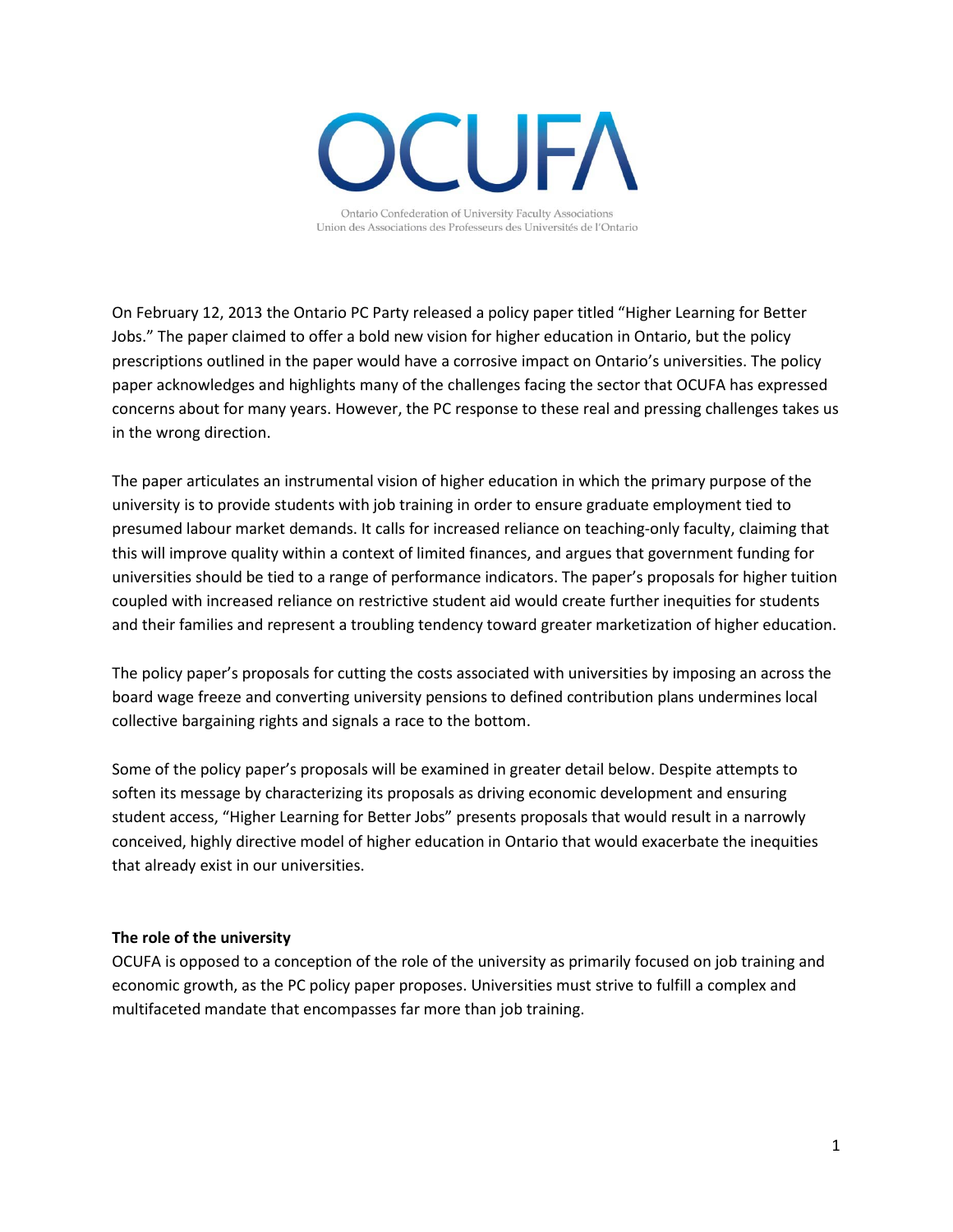Universities are responsible for undergraduate education; for graduate education and research; for professional studies; and for accessible education and applied research.<sup>[1](#page-1-0)</sup> In addition to these four roles, universities also perform important social and economic functions: training critical and engaged citizens; training students to enter and succeed in the labour market; discovering new knowledge that benefits society broadly; discovering new knowledge with economic and commercial value; interpreting and evaluating existing knowledge and current events; and participating in the development of students as *people* and *citizens*, not just as participants in the labour market.

The single minded focus on higher education as job preparation that is articulated in the PC policy paper fails to grasp the complexity of what a university is and does and the multiple ways in which universities contribute to society, beyond straightforward economic considerations.

# **Teaching and research**

The policy paper proposes increased reliance upon teaching only faculty in order to halt declining quality of education at Ontario's universities. The paper recognizes that Ontario has the highest student-faculty ratio in Canada, class sizes are unacceptably large and hiring of full-time faculty has not even come close to keeping up with enrolment growth. As a remedy to these problems, the paper suggests that more full time teaching-only faculty should be hired. While OCUFA agrees that these are significant challenges that require attention, this solution relies on several problematic assumptions.

First, it ignores the essential connection between teaching and research in university education. Instruction by faculty who are active in research is at the core of university education. Scholarship – understood as the discovery of new knowledge, the critical analysis of existing knowledge and the communication of these insights to students and the public – is at the heart of what a university is and does. It relies upon the preservation of the link between research and teaching and without it, we cannot deliver the education that students expect and deserve.

Second, it sees the current arrangements around the distribution of faculty time as rigidly divided between 40 per cent teaching, 40 per cent research and 20 per cent service. Less than ten per cent of faculty in Ontario have collective agreements that specify a 40/40/20 workload distribution, and even in cases where it is specified, the norm is to recognize and provide for flexibility. The paper is correct in noting that funding incentives are structured in a way that forces promotion and tenure committees to value research over teaching. That being said, many outstanding university teachers find ways to focus on teaching.

Independent of how a faculty member divides his or her time, the fundamental interconnectedness of research and teaching must be preserved for every faculty member, whether they focus on research or are part of a teaching stream. Ultimately, when it comes to teaching and research, it is not a question of

<span id="page-1-0"></span><sup>&</sup>lt;sup>1</sup> Fallis, G. (2007) Multiversities, Ideas, and Democracy. Toronto: University of Toronto Press. p. 18.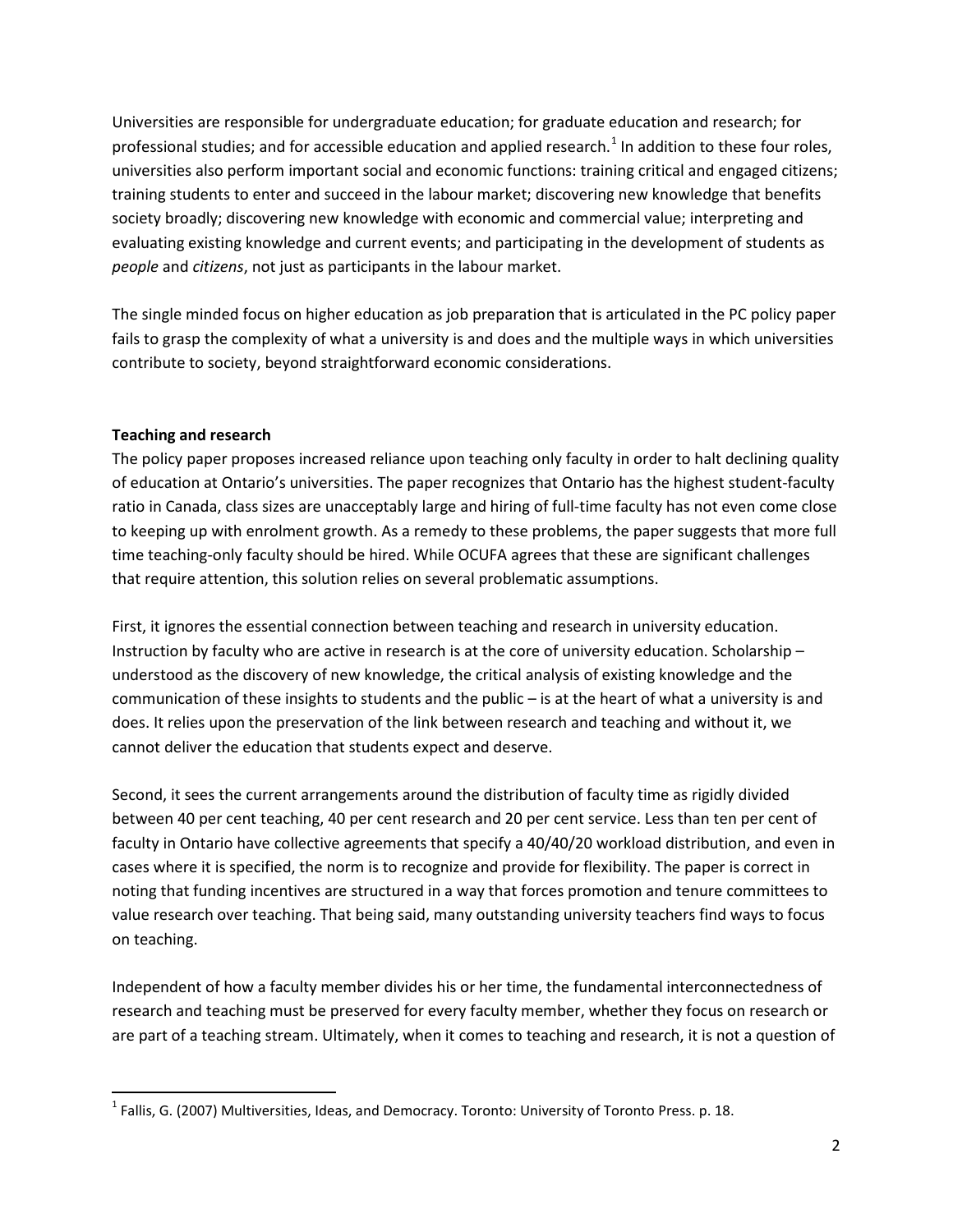choosing one over another. It is about how best to balance teaching and research – at the individual, program, and institutional levels – to ensure best results for students, faculty, and the province.

# **Tying funding to performance indicators**

The policy paper proposes tying the government funding that universities receive to performance on a variety of indicators. OCUFA believes that attaching eligibility for core funding to performance indicators or other benchmarks – and withholding that funding if targets are not met – is counterproductive. If an institution fails to meet a certain government target, clawing back funding is not going to help that institution to meet its targets in the future – in fact, quite the opposite. It will render already struggling institutions unable to make improvements by depriving them of the resources they would need to do so. Ultimately, the effect of this kind of a funding structure would be to penalize the students at any institution that fails to meet whatever target is imposed.

The policy paper's suggestion that future enrolment increases (which are accompanied by increased funding) should be tied to an institution's ability to retain students is particularly troubling for a variety of reasons. First, it ignores the fact that Ontario universities boast a graduation rate over 80 per cent, signalling that universities already do a good job retaining students. Further, the data that would be required to support such an initiative is unavailable. Currently Ontario does not track the movement of students through the post-secondary education sector. As a result, when a student leaves one institution, there is no way of knowing if they have transferred to another university, transferred into a college program or left post-secondary education altogether. If we had a system in place that was able to track retention accurately, the graduation rate would likely be even higher. Without access to this data, implementation of a policy that ties enrolment increases to retention would be extremely challenging.

Moreover, linking enrolment growth to graduate employment outcomes, as the paper proposes, ignores the reality that universities do not have control over local, provincial or national labour markets. Further, it fails to recognize that graduate employment rates are shaped by a complex range of factors beyond a university's control.

### **Tuition and student aid**

The policy paper calls for across the board increases to tuition in order to provide universities with the revenue required to reverse declining quality and proposes increases to student financial assistance to ensure that every qualified student can access higher education regardless of income. The efficiency and sustainability of a high tuition and high student aid model has been called into question by numerous research studies. <sup>[2](#page-2-0)</sup> Increasing tuition does not reduce government expenses as significantly as the paper

<span id="page-2-0"></span> $2$  See for example, Martin, C. (2012) Ontario's next tuition framework: Reclaiming cost sustainability for students, families & government. Toronto: Ontario Undergraduate Student Alliance. [http://www.ousa.ca/wordpress/wp-](http://www.ousa.ca/wordpress/wp-content/uploads/2012/10/Ontarios-Next-Tuition-Framework-FINAL.pdf)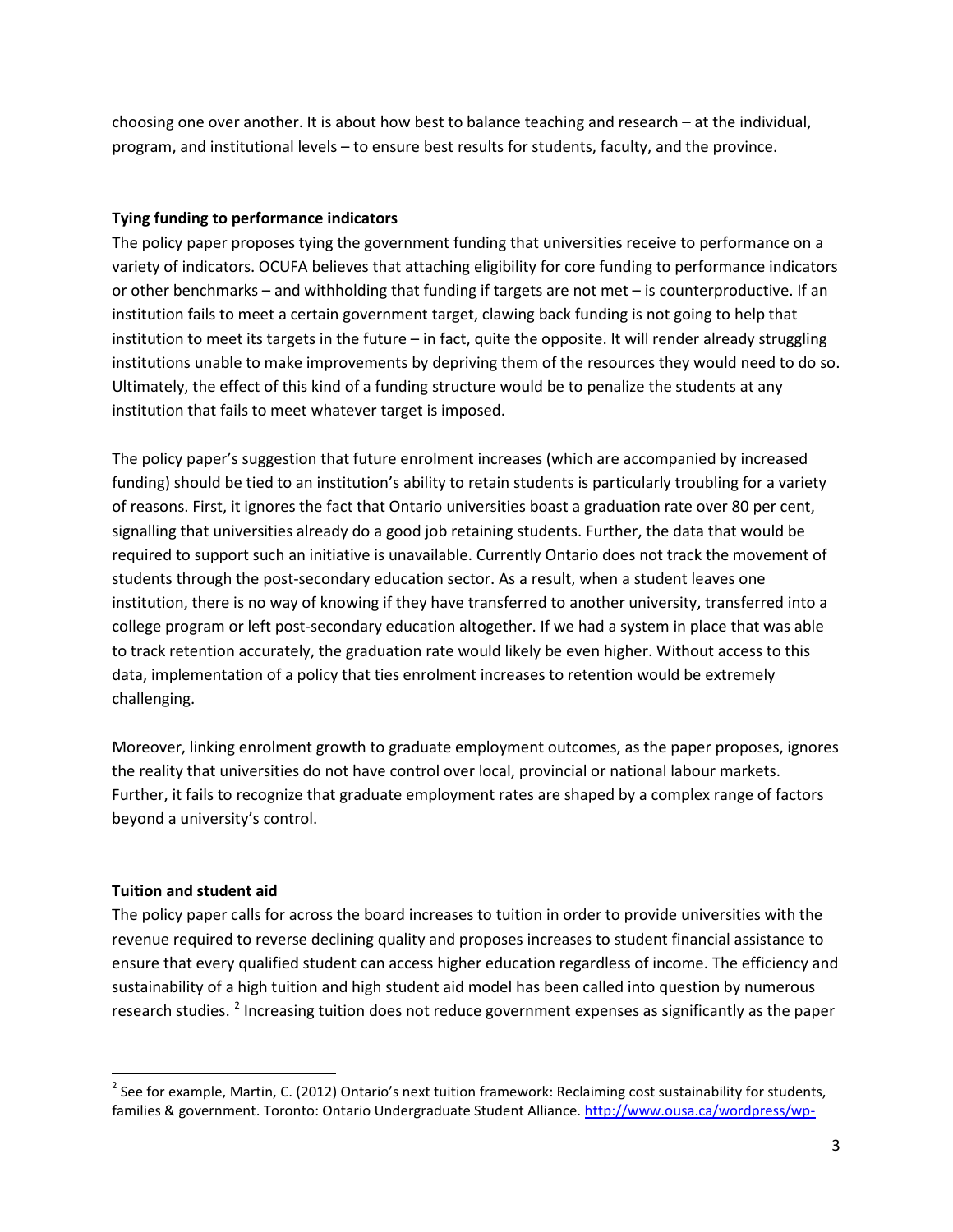implies. When tuition increases, the government's investments in student financial assistance must also increase, particularly if access is to be preserved as the policy paper suggests.

The paper also calls for the complete deregulation of tuition fees in "elite" programs in order to remain internationally competitive. The paper claims that increases to tuition do not act as a deterrent to access, but the reality is that the deregulation of tuition in professional programs such as medicine or law had a significant negative impact on the participation rates of students from lower income families. Further, an OCUFA poll conducted in December 2012 found that 64 per cent of respondents were opposed to a system that increased tuition based on expected income after graduation.

Taken together, the proposals around tuition and student aid could, if implemented, result in a higher education system in which students from low-and middle-income families accessed lower-cost online non-credit based courses or labour-market oriented college degree programs, while students from wealthy families pursued their studies in elite, well-resourced programs at top universities. This model would sustain economic inequalities by streaming students into different quality programs on the basis of income.

### **Public sector wage freeze**

"Higher Learning for Better Jobs" calls for an across the board public sector wage freeze and changes to the arbitration system. Making reference to the PC policy paper on public sector compensation, much of the PC solution for reducing costs in the university sector relies on a compensation freeze strategy that completely overrides local collective bargaining rights.

### **Pensions**

 $\overline{\phantom{0}}$ 

In the same vein, the policy paper points to university pension costs and unfunded liabilities as a drag on university finances that must be resolved. "Higher Learning for Better Jobs" refers to the PC policy paper on retirement security, which calls for the conversion of all defined benefit pensions into defined contribution plans. Not only does this proposed solution ignore the fact that at most universities pensions are collectively bargained, it represents an approach to pensions and retirement income that drives everyone down to the lowest common denominator.

# **Accountability requirements for student unions**

The paper's proposals for increased accountability of student unions, requiring public disclosure of yearly expenses, allowing for opt-out and making membership voluntary are intrusive and unnecessary. These proposals ignore the fact that student unions – like all unions – are democratic organizations that

content/uploads/2012/10/Ontarios-Next-Tuition-Framework-FINAL.pdf, and Mackenzie, H. (2005) The tuition trap. Toronto: Hugh Mackenzie and Associates. [http://ocufa.on.ca/wordpress/assets/tuition\\_trap.pdf](http://ocufa.on.ca/wordpress/assets/tuition_trap.pdf)